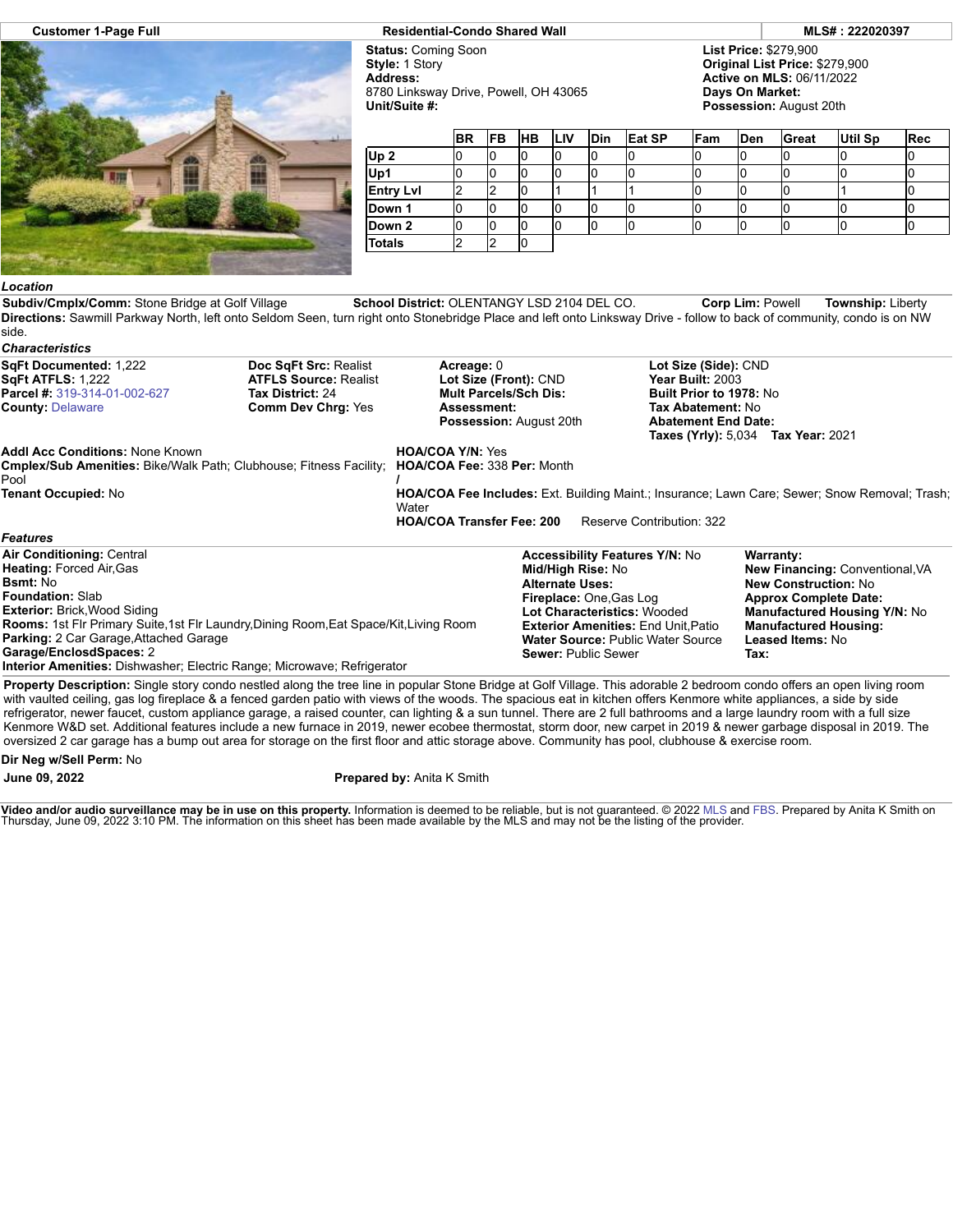

**Green** space **View** of woods









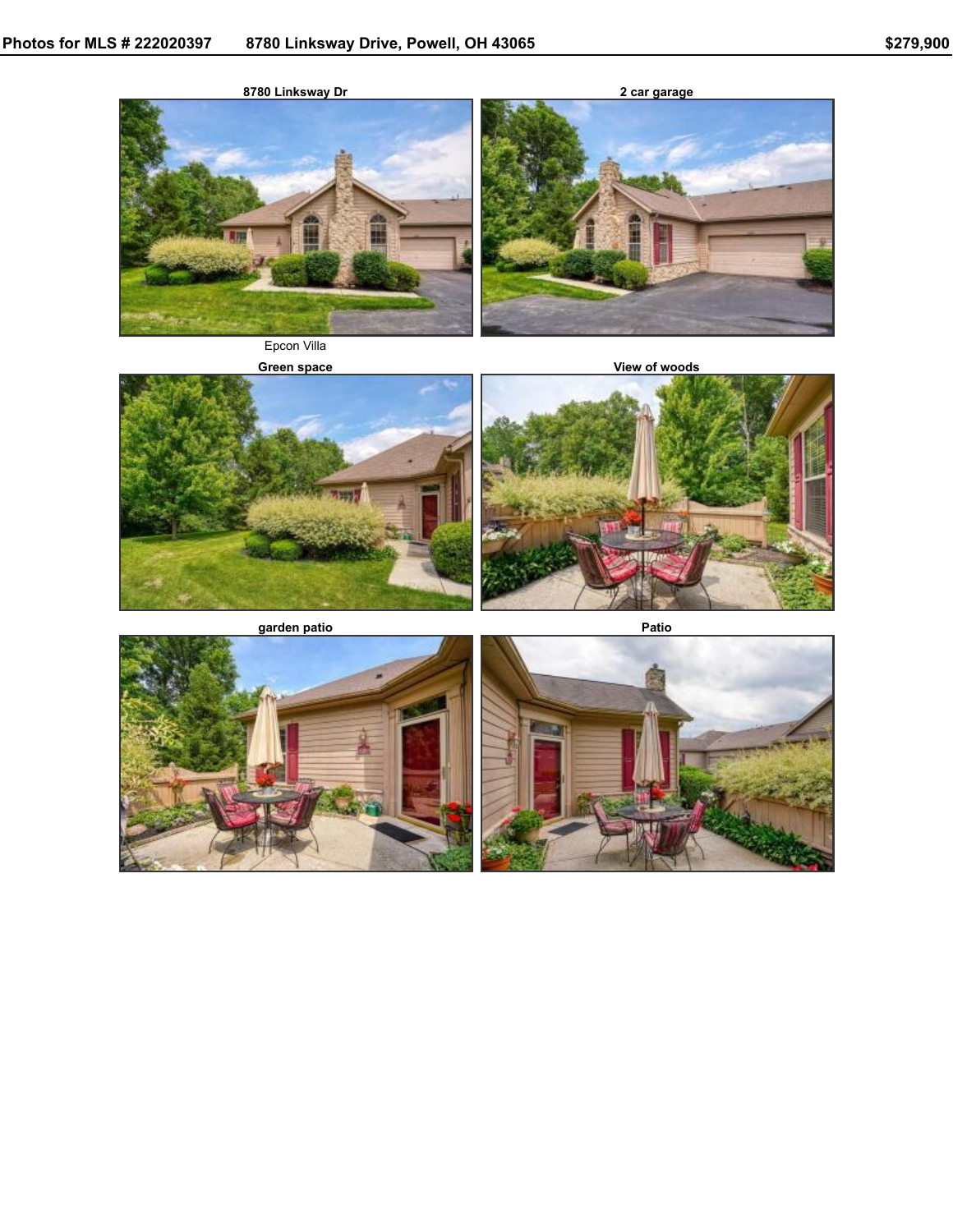









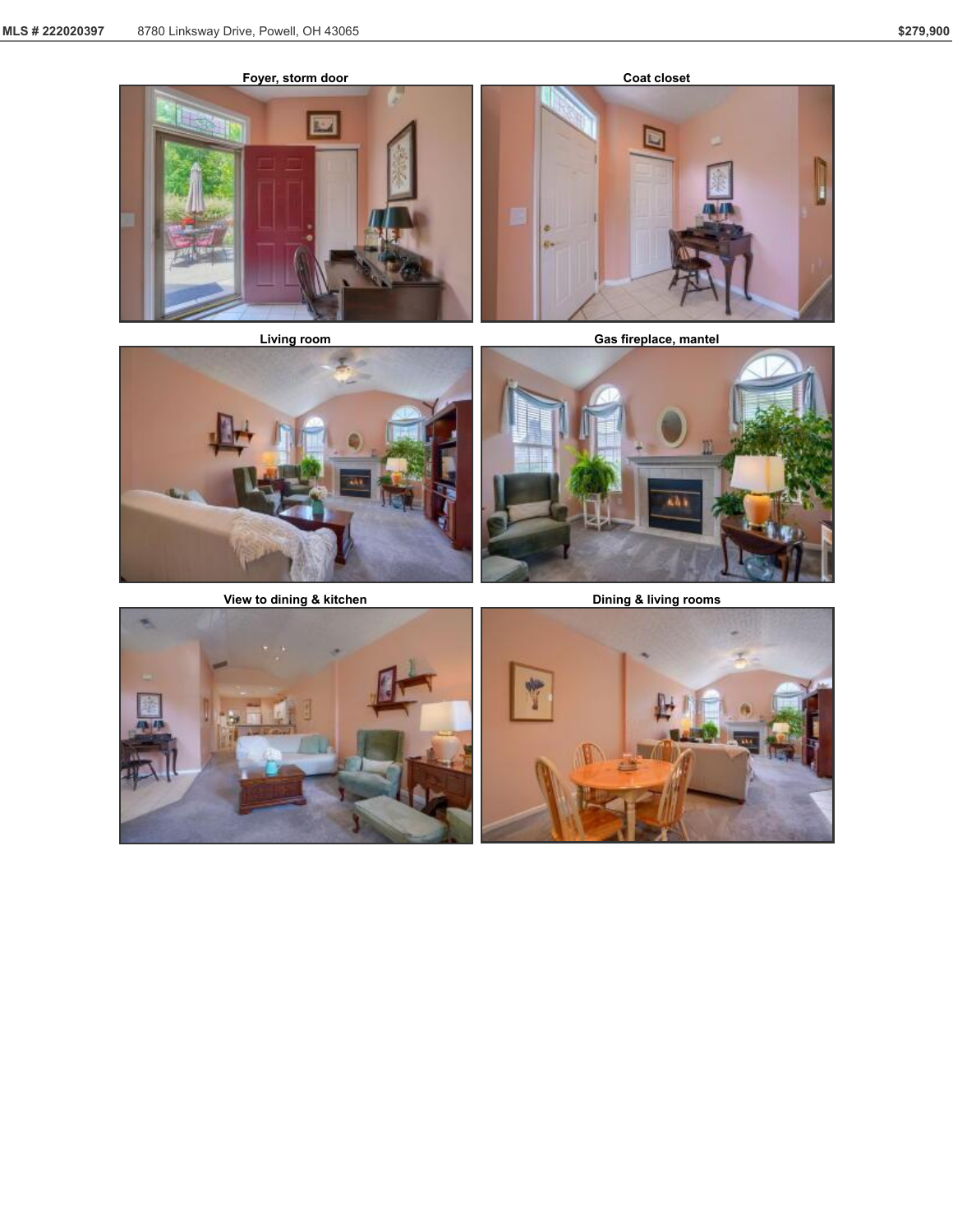





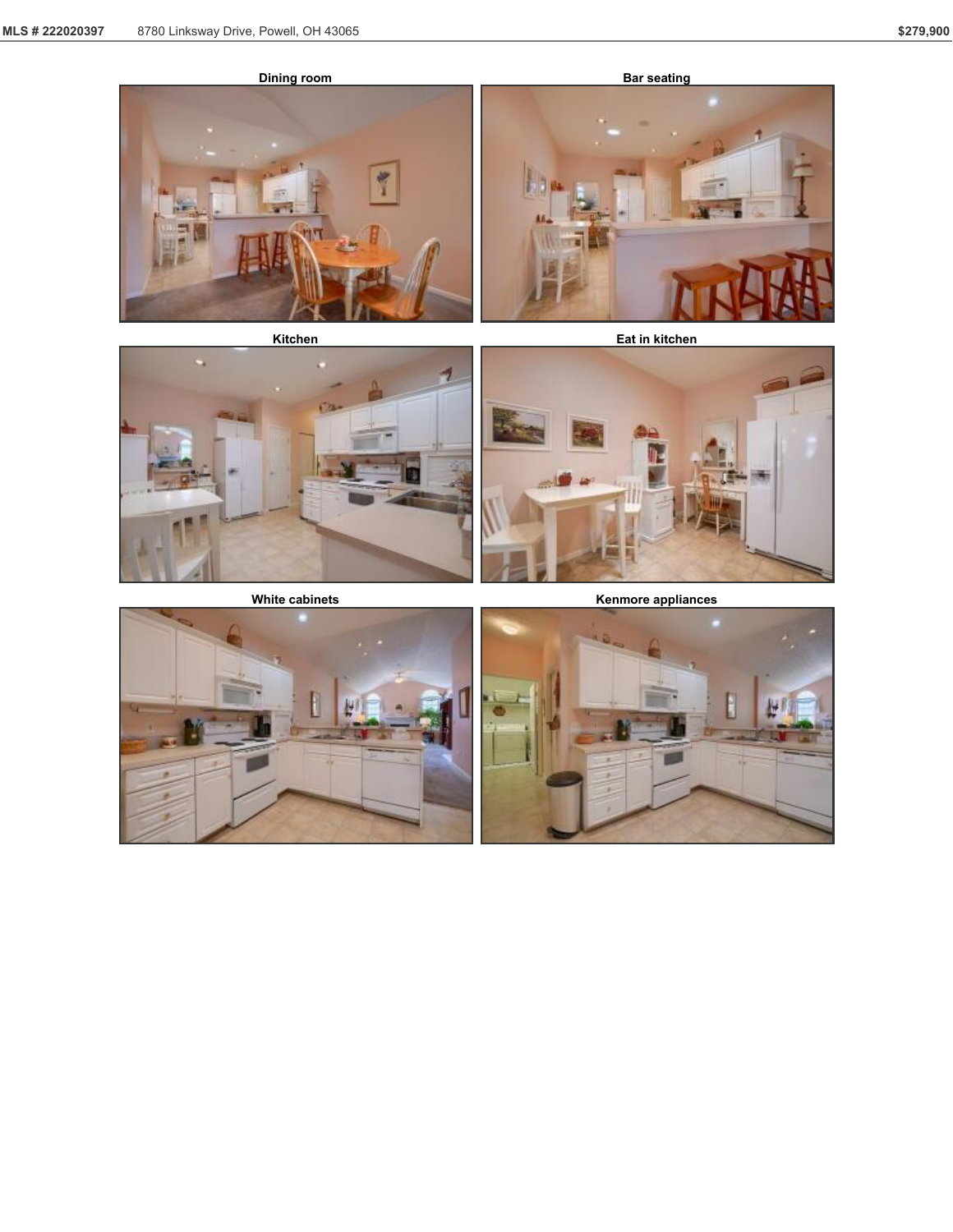